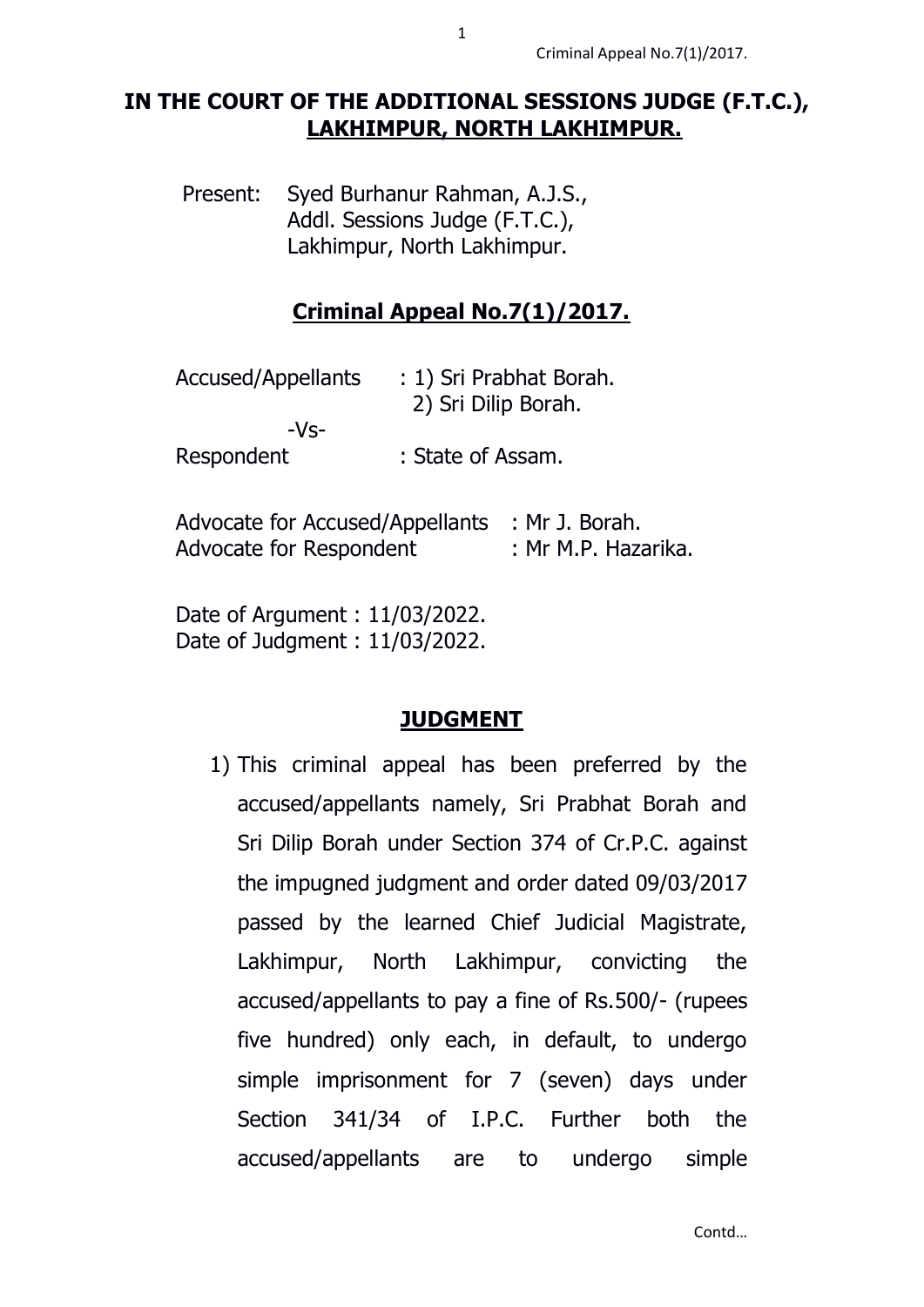imprisonment for 7 (seven) days under Section 323/34 of I.P.C.

- 2) Being highly aggrieved and dissatisfied with the above mentioned judgment and order passed by the learned Chief Judicial Magistrate, Lakhimpur, North Lakhimpur, the accused/appellants preferred this appeal and have prayed to set aside the impugned judgment and order and to acquit them.
- 3) The prosecution case in brief is that the informant Sri Nabin Borah lodged the F.I.R. alleging that on 23/11/2014 at village No.2 Khalihamari under Bihpuria P.S., while the informant as well as his brother-in-law Bhumidhar Borah were returning home from market by a motorcycle, the accused/appellants in furtherance of their common intention wrongfully restrained them on the way in front of the house of one Jiten Kataki and thereafter assaulted both of them causing grievous hurt to them. Accordingly, an ejahar was lodged bearing Bihpuria P.S. Case No.394/2014 under Sections 341, 325, 294 and 34 of I.P.C.
- 4) During the trial the prosecution examined as many as six witnesses including the I.O. Thereafter, the accused/appellants were put with the incriminating materials and examined under Section 313 of Cr.P.C. Both of them denied all the allegations. However,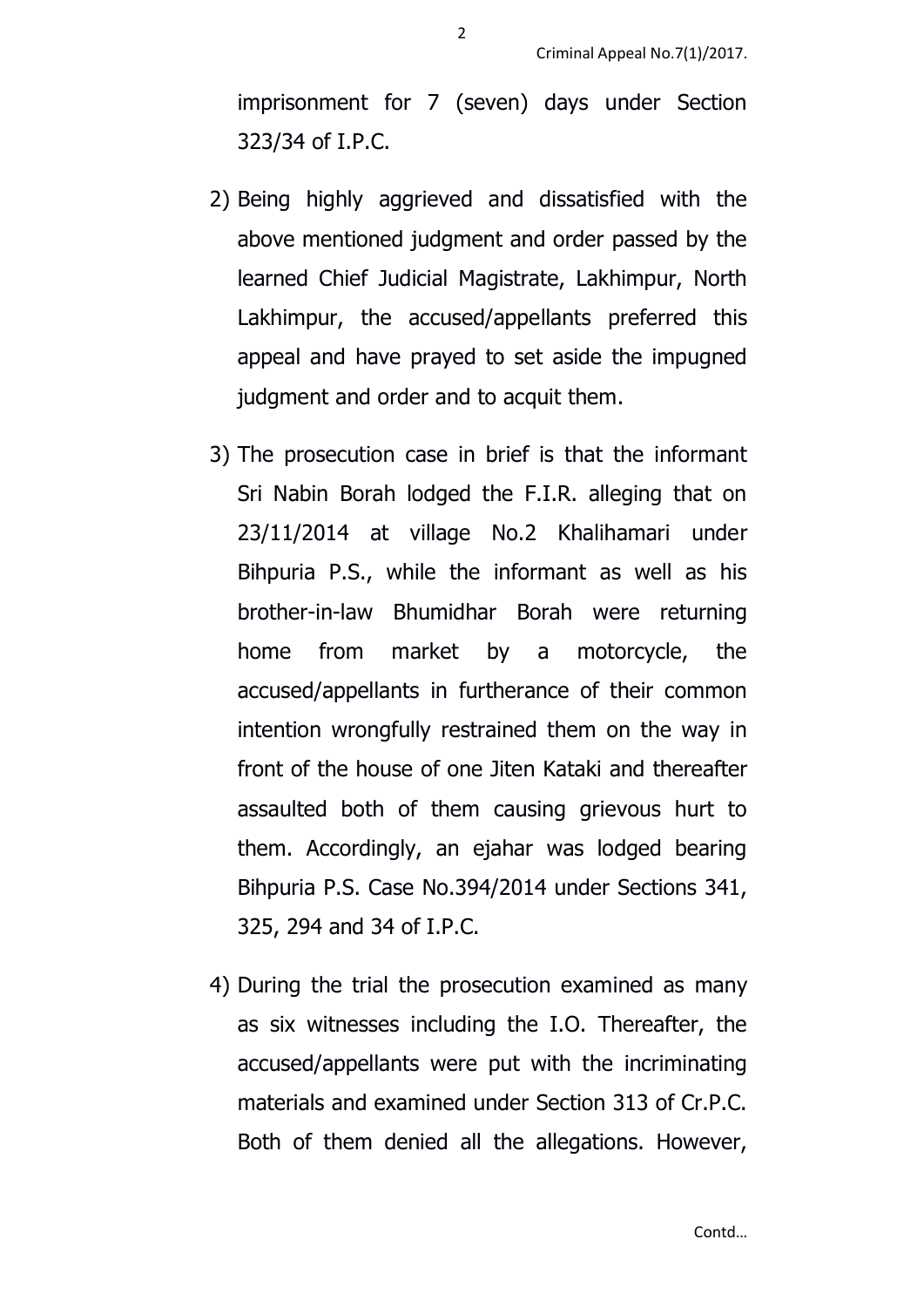the accused/appellants declined examining any witnesses in defence.

5) In the Memorandum of Appeal, the appellants have taken various grounds to challenge the impugned Judgment and Order. It is stated that the learned trial court has failed to consider the evidence on record in a judicious manner and ought to have taken into consideration that there are various lacunae regarding the evidence available on record. It is stated that learned court below ought to have drawn adverse inference for non-examination of one Jiten Kataki, whose is located near the place of occurrence. Further, it is stated that learned court below ought to have taken into consideration about the lacunae of the medical report while sentencing the accused/appellants u/s 323 of the IPC.

#### **Point for determination.**

6) Whether the learned lower Court was justified in convicting the accused/appellants under Section 341/34 of I.P.C. and under Section 323/34 of I.P.C. on the basis of the legal evidence on record?

#### **Discussion, decision and reason thereof.**

- 7) Before entering into the merit of appeal, let me discuss the evidence available on record.
- Contd… 8) P.W.-1 has stated in his evidence that on 22/11/2014, he and Nirmal Saikia, Tejen Saikia,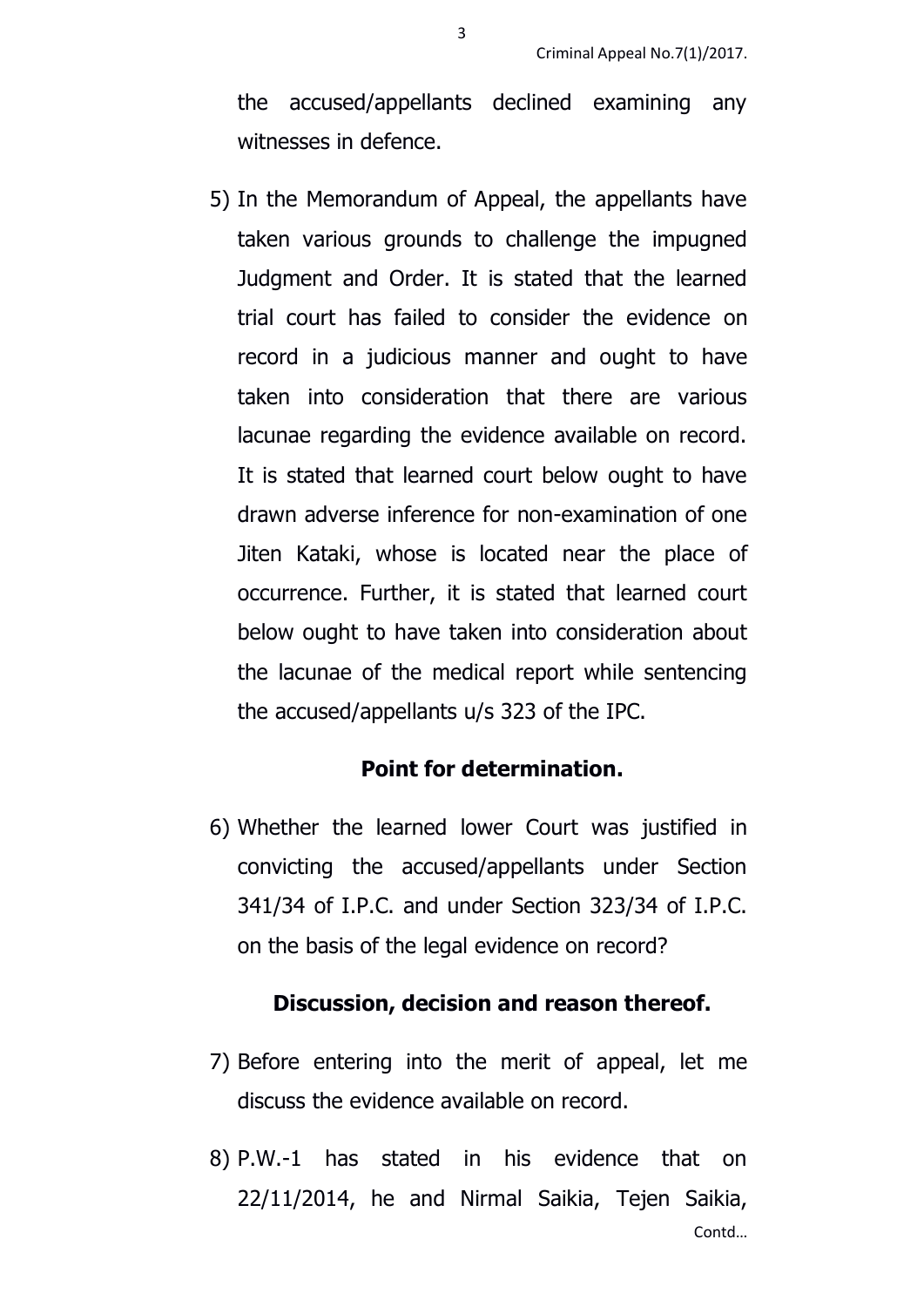Thapai Borah and other had gone to Hawajan evening market. He and Bhumidhar returned from market by a bike. When they reached in front of the house of Jiten Kataki of their village, the accused/appellants restrained them. Immediately after he stopped the bike, the accused uttered obscene/filthy words and assaulted him and Bhumidhar Borah with bamboo fencing stick. As a result he sustained injuries on his back and left hand and Bhumidhar Borah sustained injuries on his head and hand. He fled away along with Bhuidhar and came to Dhalpur Police O.P. and lodged an ejahar (Ext.1).The police got them medially treated at Dhalpur hospital.

- 9) In his cross-examination, P.W.-1 has stated that there was darkness during the time of incident. P.W.-1 denied all the suggestions made by the defence including the one that they were asked only to put off the upper light of their motorcycle and they had sustained injury only by falling.
- 10) P.W.-2 has stated that he knows the accused/appellants as well as the victims. Nabin Borah and Bhumidhar Borah were traveling in the same bike. The accused/appellants initially abused them with the filthy languages. Then the accused/appellants assaulted both Nabin Borah and Bhumidhar Borah.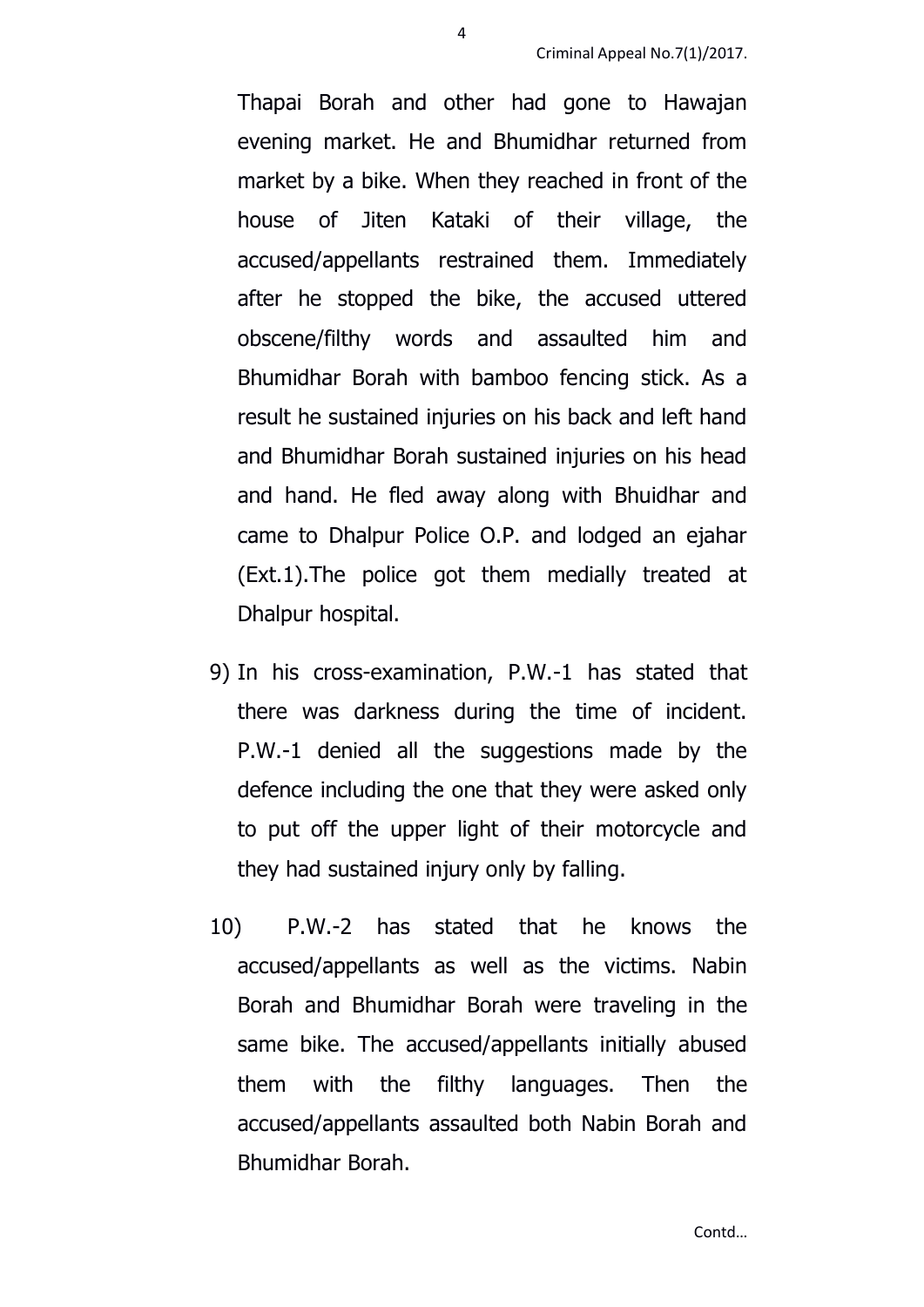- 11) In his cross-examination, P.W.-2 has stated that they were coming from behind and the informant was traveling and preceding them. They reached the place of occurrence when the fight was ending. They did not witness the occurrence in the beginning. P.W.-2 has also denied the defence suggestions that he had not stated before the police that Nabin Borah, Bhumidhar Borah and others were coming by bicycles and bikes and that they were returning from bazaar together.
- 12) P.W.-3 has deposed that he knows the informant Nabin Borah and also the accused/appellants. He failed to recall the exact date of occurrence. He has stated that he along with Nabin Borah, Tapai Borah and other were returning from Hawajan market in 3 motorcycles and on the way he saw the accused/appellant Prabhat Borah assaulting Nabin Borah.
- 13) In his cross-examination, P.W.-3 has stated that he was coming in the last bike. He was not present at the beginning of occurrence. He did not know earlier why the fighting had taken place.
- 14) P.W.-4 has stated in his evidence that on the day of occurrence, he along with one Nabin Borah were returning home from market on a motorcycle and on the way when they arrived in front of the courtyard of one Jiten Borah, the accused/appellants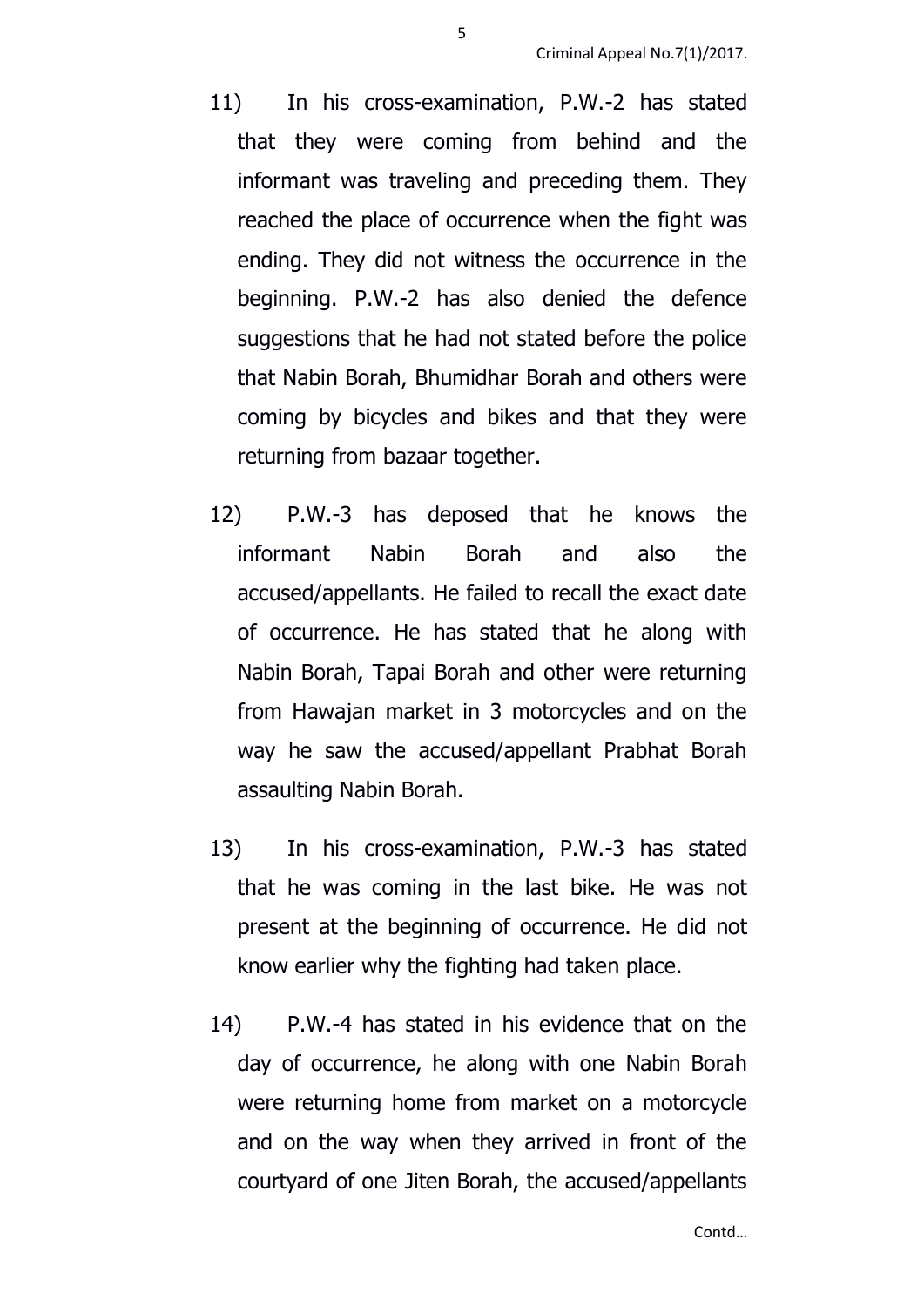rebuked them with unparliamentary words for which they stopped their motorcycle. Then the accused/appellants assaulted them with bamboo sticks for which he got injured on his hands, back and ear and Nabin Borah got injured on his head and hand.

- 15) In his cross-examination, P.W.-4 has admitted that the accused/appellants had also lodged a case against them. Besides that he has denied all the suggestions made by the defence.
- 16) P.W.-5 has stated that on 25/11/2014, he was working as a Medical Officer, Dhalpur Block P.H.C. and he examined both Nabin Borah and Bhumidhar Borah. He found small/simple injuries caused by the blunt weapon. Ext.2 is the medical report against those injuries.
- 17) In his cross-examination, P.W.-5 has stated that there was no mention of date and time of examination in the said Ext.2 Also there was no mention in which part of the body the injuries were caused. There was no mention how old the injuries were. Besides that he has also admitted that there was no mention about the alleged history of the injuries. Also he has admitted that such simple injuries may be caused by falling down also.
- Contd… 18) P.W.-6 is the Investigating Officer of the instant case. On completion of investigation, having found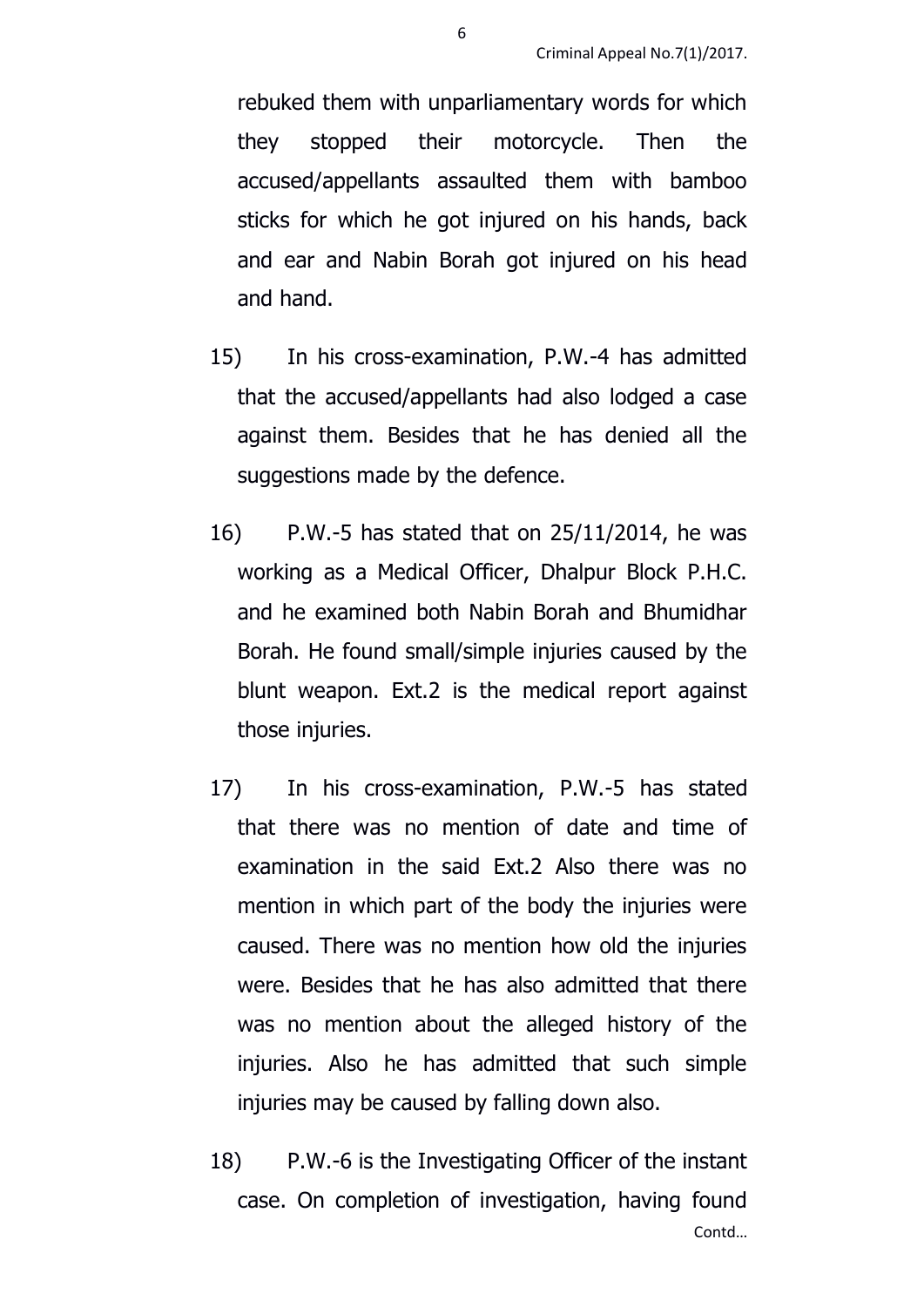sufficient incriminating materials against the accused/appellants namely, Prabhat Borah and Dilip Borah, he submitted the charge-sheet against them under Sections 341, 323, 294 and 34 of I.P.C.

- 19) Both the accused/appellants were duly examined under Section 313 of Cr.P.C. and they have stated that in the evening on that fateful day they were returning home from paddy field on their bicycles. Accused Dilip Borah was riding on one bicycle and accused Prabhat Borah and Dudu Borah were in another bicycle. As they reached near the house of one Jiten Kataki the road was bad and there was a pit on that road. Nabin Borah and Bhumidhar Borah were coming on their motorcycle from behind. They dip their motorcycle light and they could not see in front and as a result they fall down from their bicycle. Then accused Dilip Borah asked Nabin Borah that whether he knows how to ride the motorcycle properly. Then they stopped their motorcycle and assaulted accused Dilip Borah and Prabhat Borah. Thereafter, both of them went to police station and lodged an ejahar in this connection.
- 20) Bare perusal of the case record goes on to show that there are 2 injured witnesses i.e., P.W.-1 and P.W.-4 and they have uniformly implicated both the accused/appellants. P.W.-2 and P.W.-3 are two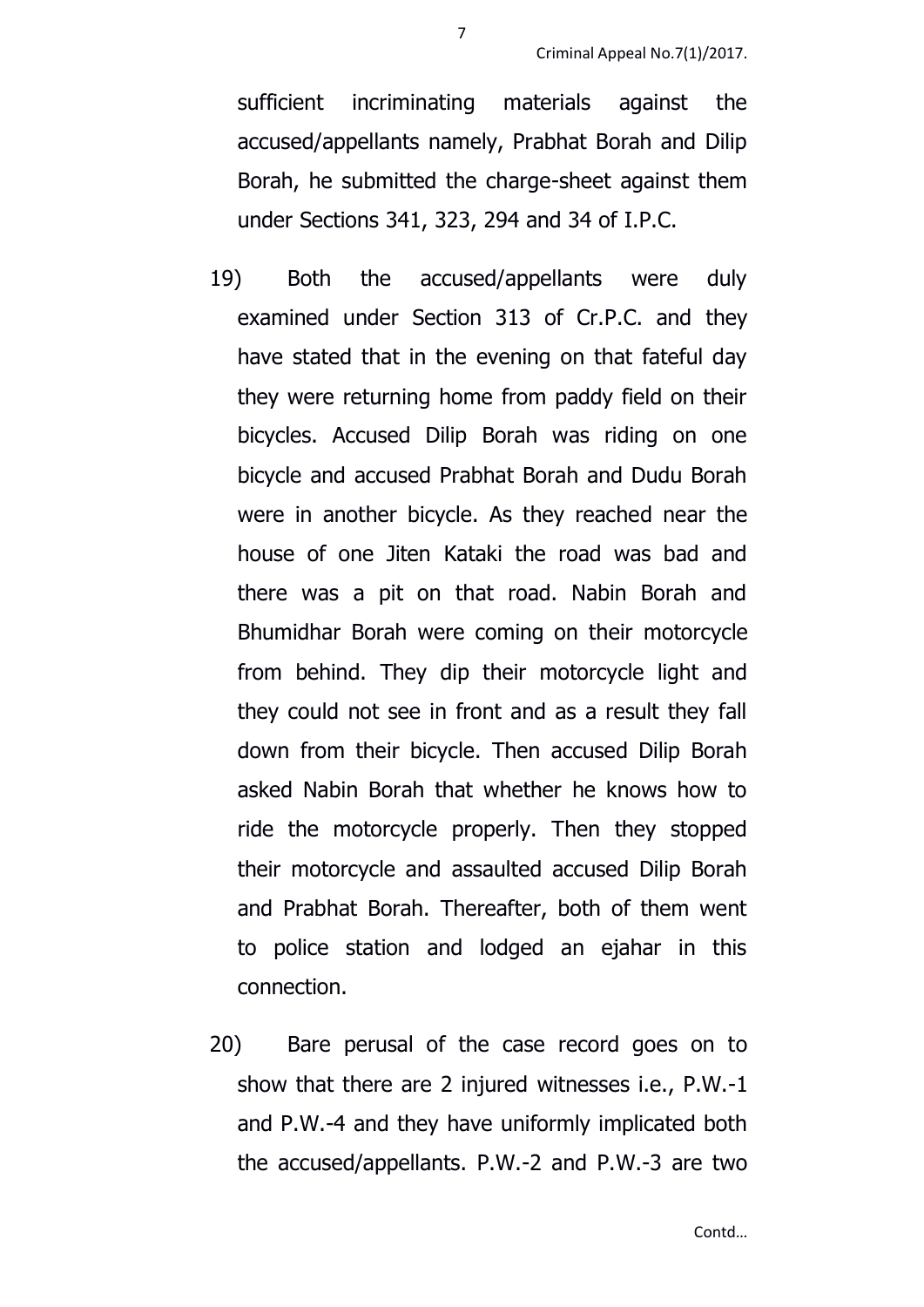independent witnesses which also corroborated the version projected by the prosecution.

21) The Hon'ble Supreme Court while appreciating the evidentiary value of the injured witness has held in catena of judgments that such witness should be given due weightage in considering the evidence and generally such witness is considered reliable. In **Abdul Sayeed v. State of M.P. (2010) 10 SCC 259** has held that

"The question of the weight to be attached to the evidence of a witness that was himself injured in the course of the occurrence has been extensively discussed by this Court. Where a witness to the occurrence has himself been injured in the incident, the testimony of such a witness is generally considered to be very reliable, as he is a witness that comes with a built-in guarantee of his presence at the scene of the crime and is unlikely to spare his actual assailant(s) in order to falsely implicate someone. "Convincing evidence is required to discredit an injured witness". 27. While deciding this issue, a similar view was taken in, **Jarnail Singh v. State of Punjab (2009) 9 SCC 719,** where this Court reiterated the special evidentiary status accorded to the testimony of an injured accused and relying on its earlier judgments held as under: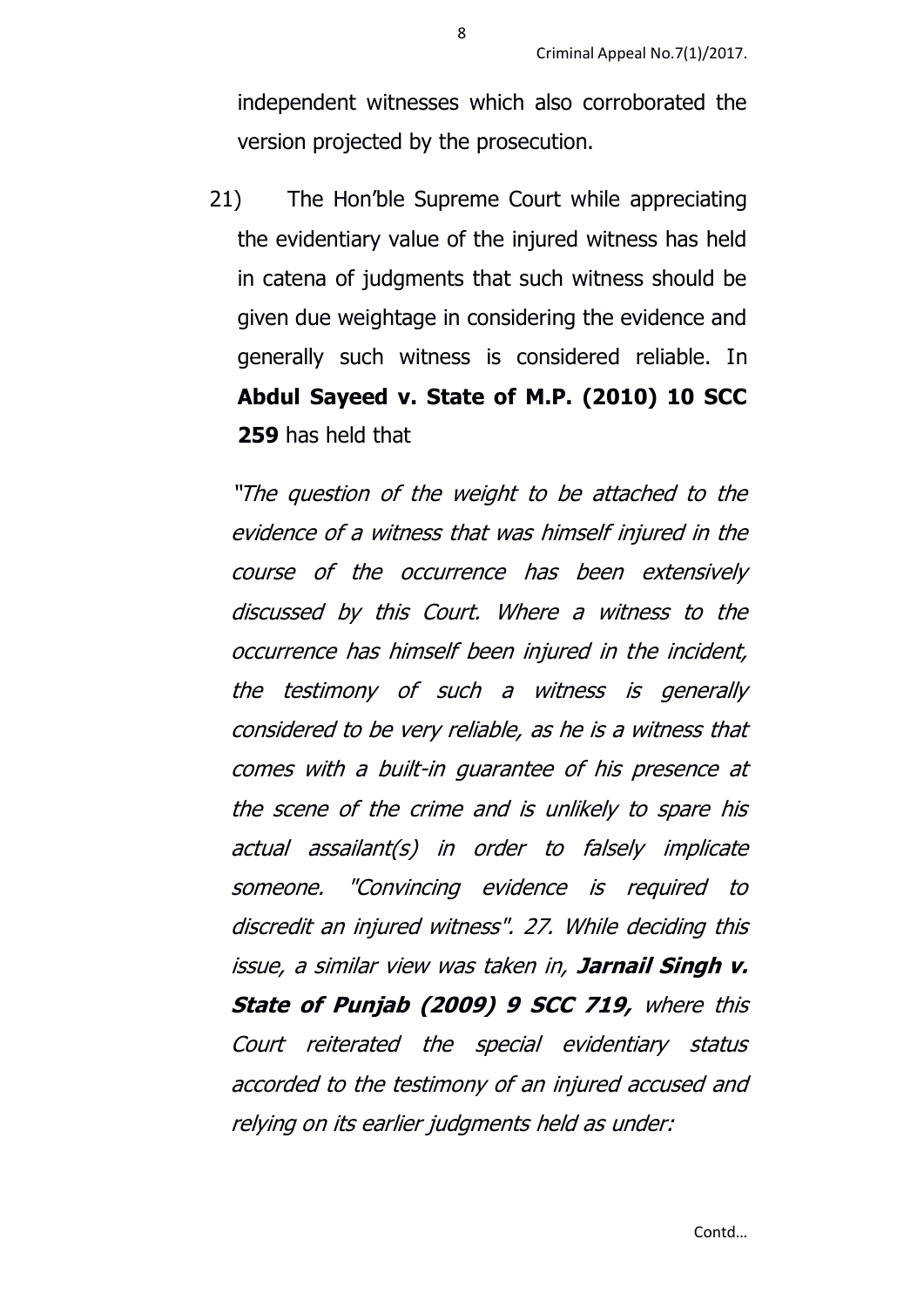Darshan Singh (PW 4) was an injured witness. He had been examined by the doctor. His testimony could not be brushed aside lightly. He had given full details of the incident as he was present at the time when the assailants reached the tubewell. In **Shivalingappa Kallayanappa v. State of Karnataka 1994 Supp (3) SCC 235**, this Court has held that the deposition of the injured witness should be relied upon unless there are strong grounds for rejection of his evidence on the basis of major contradictions and discrepancies, for the reason that his presence on the scene stands established in case it is proved that he suffered the injury during the said incident.

9

In **State of U.P. v. Kishan Chand (2004) 7 SCC 629,** a similar view has been reiterated observing that the testimony of a stamped witness has its own relevance and efficacy. The fact that the witness sustained injuries at the time and place of occurrence, lends support to his testimony that he was present during the occurrence. In case the injured witness is subjected to lengthy crossexamination and nothing can be elicited to discard his testimony, it should be relied upon (vide **Krishan v. State of Haryana (2006) 12 SCC 459**). Thus, we are of the considered opinion that evidence of Darshan Singh (PW 4) has rightly been relied upon by the courts below.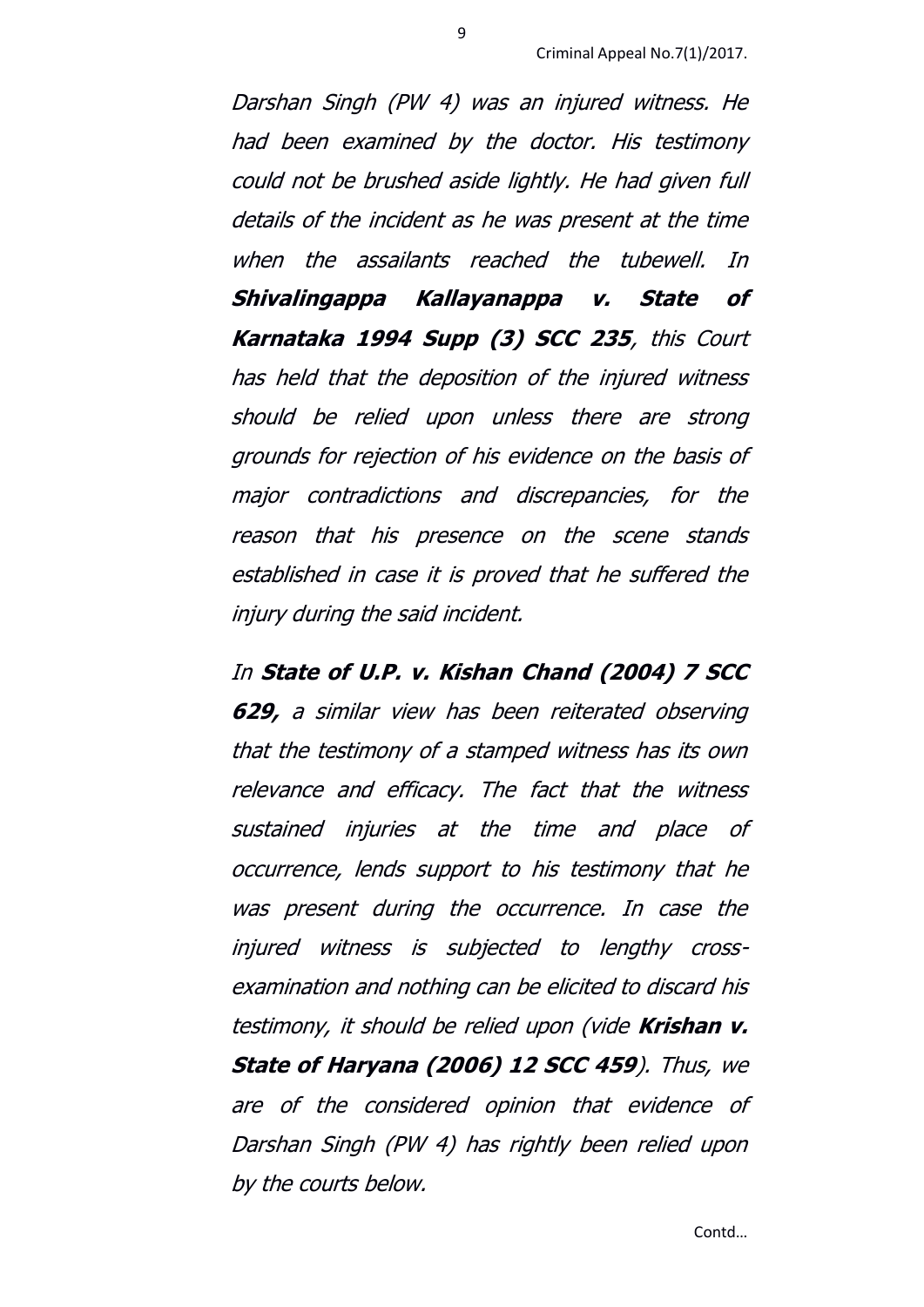28. The law on the point can be summarized to the effect that the testimony of the injured witness is accorded a special status in law. This is as a consequence of the fact that the injury to the witness is an in-built guarantee of his presence at the scene of the crime and because the witness will not want to let his actual assailant go unpunished merely to falsely implicate a third party for the commission of the offence. Thus, the deposition of the injured witness should be relied upon unless there are strong grounds for rejection of his evidence on the basis of major contradictions and discrepancies therein."

22) Further the stand taken by the prosecution is also corroborated by P.W.-5 who has duly adduced evidence as a Medical Officer. He found the injury which is simple in nature. No doubt in the injury certificate date and time of examination, age of injury and history are not mentioned. But the very fact that there was small and simple injury on the body of both victims and also that they were duly escorted by U.B.C. Janmoni Das, S.P.O. Hiranya Borah clearly goes on to show that there was injury upon the body of the victims. Besides that upon perusal of the said medical report which was duly exhibited as Ext.2, it was found that P.W.-5 also put his short signature and the date was mention there as 25/11/2014, which also corroborates the fact that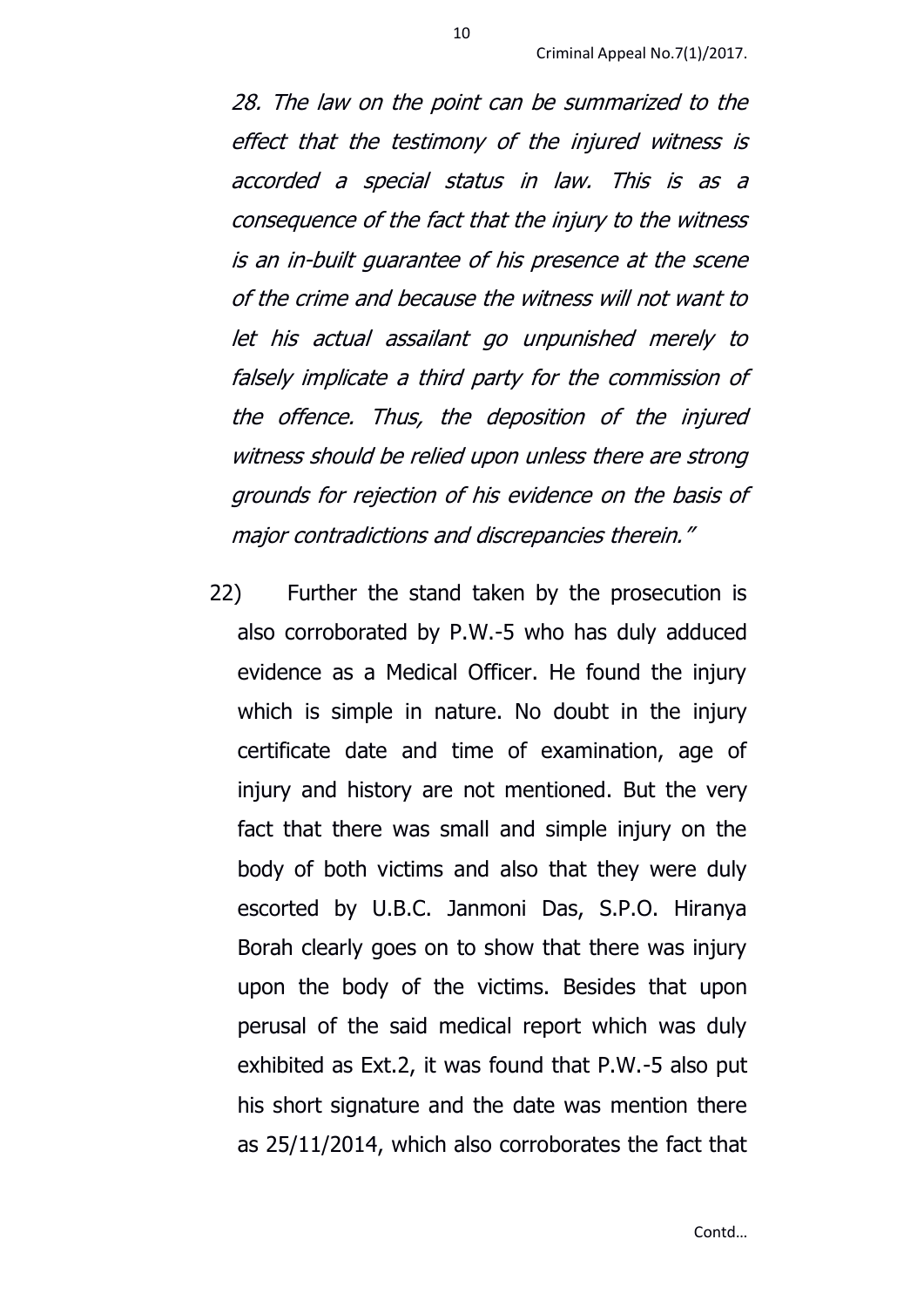the said medical was done immediately after the lodging of the F.I.R on 24.11.2014.

- 23) However, it is to be noted here that the prosecution failed to adduce the evidence of one Sri Jiten Kataki or any of the person who resides in that house to make a water tight case against the accused/appellants. But, merely on the basis of nonexamination of Jiten Kataki, whose residence was located near the place of occurrence, this Court cannot give the benefit to the appellants for the lapse on the part of Investigating Officer.
- 24) Thus the learned Court below appears to have considered the evidence brought on record in its correct perspective and rightly came to the conclusion that the accused/appellants are guilty under the offences under Section 341/34 of I.P.C. and under Section 323/34 of I.P.C. and consequently I see no force in contention of the accused/ appellants made in the instant appeal that the learned Court below has failed to appreciate the evidence on record in correct perspective.
- 25) Accordingly, I have no hesitation in mind to hold that the prosecution has been able to establish the charges under Section 341/34 of I.P.C. and under Section 323/34 of I.P.C. against the accused/appellants beyond all reasonable doubts. Hence, I find no illegality in the impugned judgment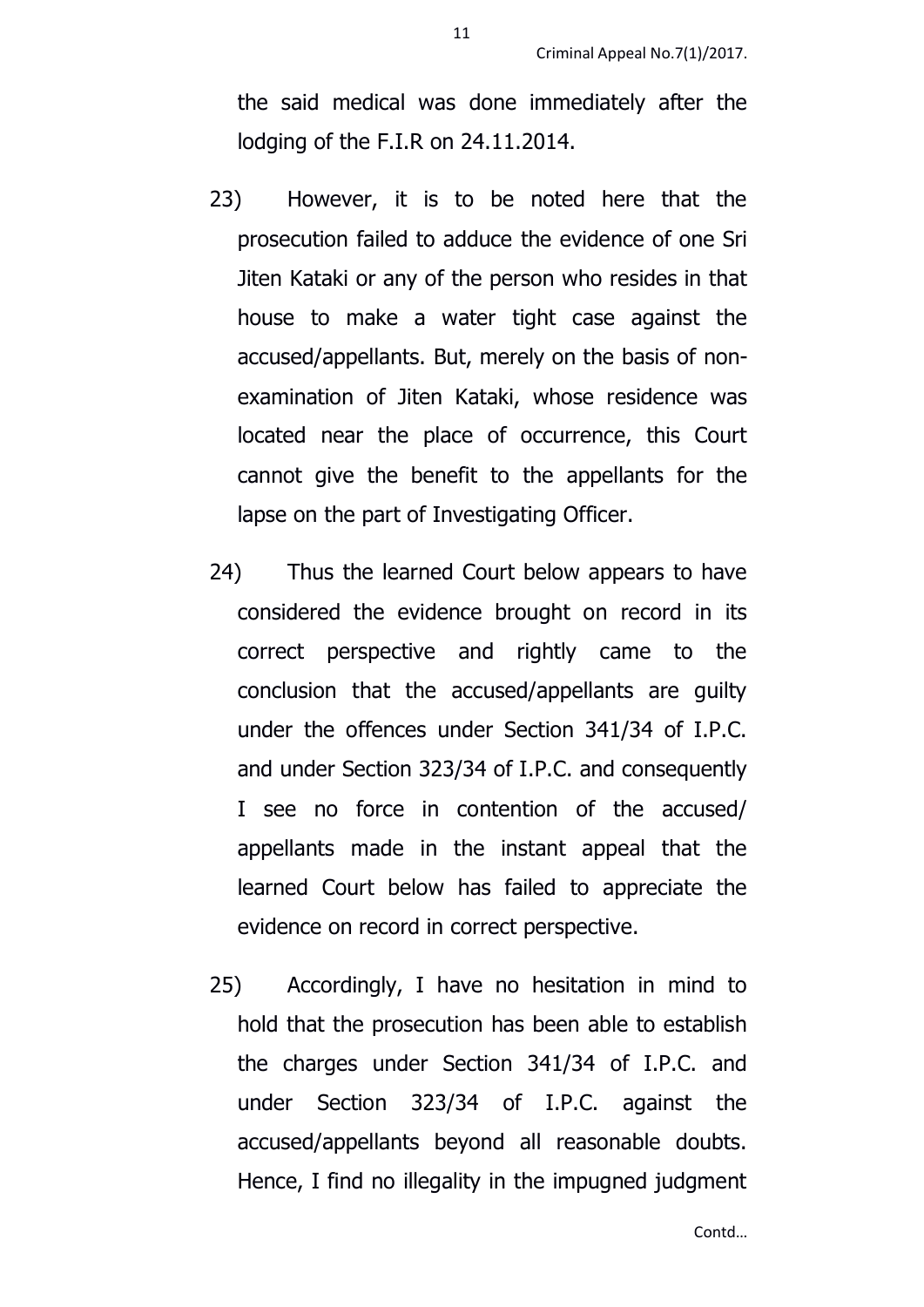and order passed by the learned Court below and accordingly, the impugned judgment and order of conviction so passed by the learned trial Court is hereby affirmed.

26) Coming to the sentence part, it is seen that the learned lower Court has directed the accused/ appellants to pay a fine of Rs.500/- (rupees five hundred) only each, in default, to undergo simple imprisonment of 7 (seven) days under Section 341/34 of I.P.C. and further directed to undergo simple imprisonment for 7 (seven) days under Section 323/34 of I.P.C. As in the instant matter the medical report has indicated that there was small and simple injury upon the body of the victim. But this Court cannot close its eyes regarding the fact that the said Medical Officer is only an Ayurvedic Practitioner which is clear from the seal as used in the said medical report. Besides that the medical report was not in any printed format, but in a simple white paper. Only on the basis of the fact that the victims were escorted by the police and in the short signature the date was mentioned as 25/11/2014, this Court has drawn a presumption with the aid of Section 114 of the Evidence Act, that the said medical report is correctly prepared. Moreover, there is also a stand taken by the accused/appellants that they have also lodged an F.I.R. regarding the same incident stating that the present victims had actually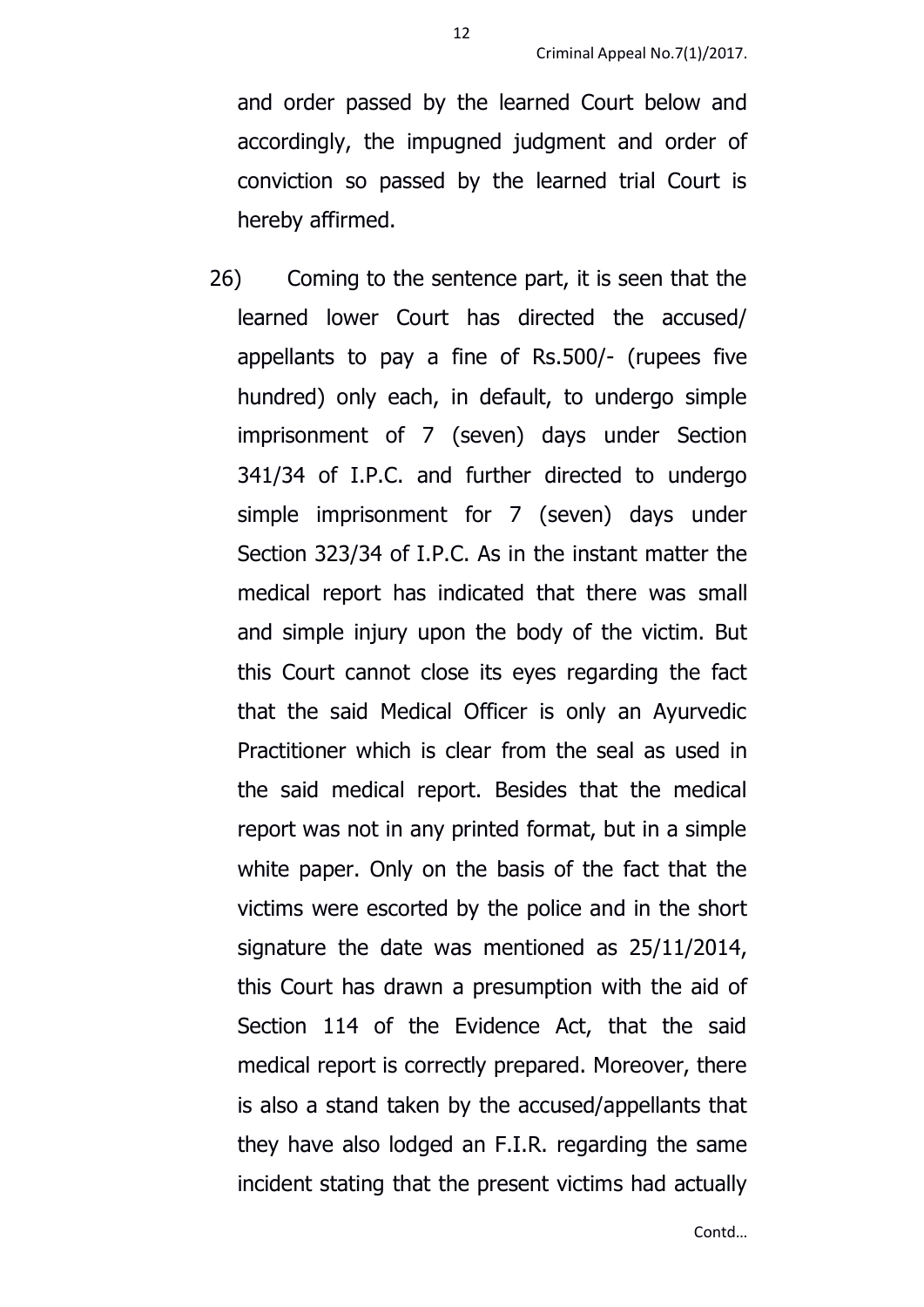assaulted them. No doubt that mere filing of a counter F.I.R. will not dilute the offence committed by the accused/appellants herein. But, considering the matter in entirety and in the interest of justice, this Court is of the view that the punishment imposed by the learned Court below can be modified to the extent that the convicts are directed to pay a fine of Rs.500/- (rupees five hundred) only each, in default, to undergo simple imprisonment for 7 (seven) days under Section 341/34 of I.P.C. and to pay a further fine of Rs.1,000/- (rupees one thousand) only each, in default, to undergo simple imprisonment for 7 (seven) days. The fine amount if paid by the convicts be given in equal proportion to the victims i.e., P.W.-1 and P.W.-4 as compensation.

- 27) Accordingly, the appeal is disposed of in terms of above stated.
- 28) Send down the lower Court records along with a copy of Judgment to the learned trial Court.

Given under my hand and seal of this Court on this the 11<sup>th</sup> day of March, 2022.

> (Syed Burhanur Rahman) Addl. Sessions Judge (F.T.C.), Lakhimpur, North Lakhimpur.